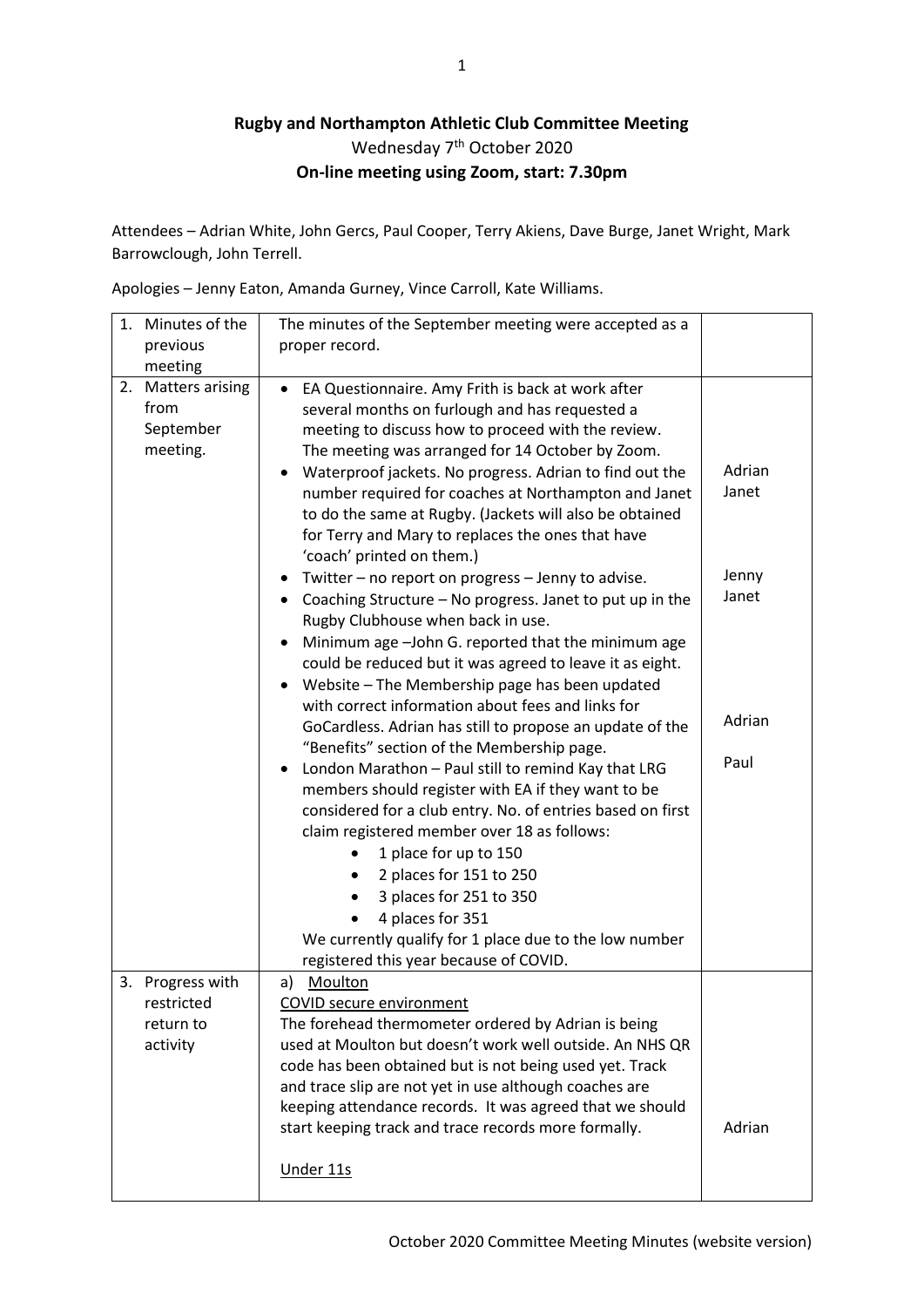|               | A 6-week course starts this Sunday, 11 October. It is          |             |
|---------------|----------------------------------------------------------------|-------------|
|               | already fully subscribed.                                      |             |
|               | EA camps                                                       |             |
|               | An EA Junior Talent Program Weekend is planned for 28/29       |             |
|               | November, which will mean cancellation of our Sunday           |             |
|               | session.                                                       |             |
|               | There will also be an England Throws Camps (ETC) Winter        |             |
|               | Camp from Friday 30 October to Sunday 1 November,              |             |
|               | which will not interfere with our Sunday session.              |             |
|               | b) Rugby                                                       |             |
|               | Janet circulated a COVID Action Plan, updated COVID            |             |
|               |                                                                |             |
|               | participation waiver form and a sheet of Track & Trace slips   |             |
|               | after the September meeting. Janet also circulated a draft     |             |
|               | update of the Rugby track facility risk assessment before      |             |
|               | the meeting.                                                   |             |
|               |                                                                |             |
|               | The risks from indoor training in the gym and clubroom         |             |
|               | were discussed - particularly the risk from aerosol            |             |
|               | transmission from people breathing more heavily during         |             |
|               | exercising. It was agreed that the clubhouse must remain       |             |
|               | closed for indoor training until the end of the year, when     | Janet       |
|               | the situation will be reviewed. Janet will update the risk     |             |
|               | assessment and the COVID participation waiver form. Janet      |             |
|               | will also check with GLL about other options for indoor        |             |
|               | training.                                                      |             |
|               |                                                                |             |
|               | There is an NHS QR code for the Rugby facility and people      |             |
|               | are being asked to use this or to put a track and trace slip   |             |
|               | in a new post box on the clubhouse. Coaches are either         |             |
|               | maintaining their own attendance registers or using            |             |
|               | Coacha.                                                        |             |
|               |                                                                |             |
|               | Belinda's role from the end of October (end of the             | Paul (done) |
|               | government's furlough scheme) was discussed. Paul will         |             |
|               | contact Belinda about our proposal.                            |             |
|               |                                                                |             |
|               | U11s/Wright Track Coaching (WTC)<br>C)                         |             |
|               | Paul circulated (on 15 Sept, with the Sept committee           |             |
|               | minutes) an updated draft of the agreement describing          |             |
|               | how R&N will work with WTC in future. There have been          |             |
|               | no further comments. It has not yet been sent to James.        | Janet       |
|               | Janet to look at it tomorrow.                                  |             |
| 4. Membership | a) Elections                                                   |             |
|               | 34 new members were elected.                                   |             |
|               |                                                                |             |
|               | Two athletes transferring to us from NAC were also<br>elected. |             |
|               |                                                                |             |
|               | Two members were reinstated on the membership list.            |             |
|               | Resignations<br>b)                                             |             |
|               | One club transfer request was agreed as a resignation.         |             |
|               |                                                                |             |
|               |                                                                |             |
|               |                                                                |             |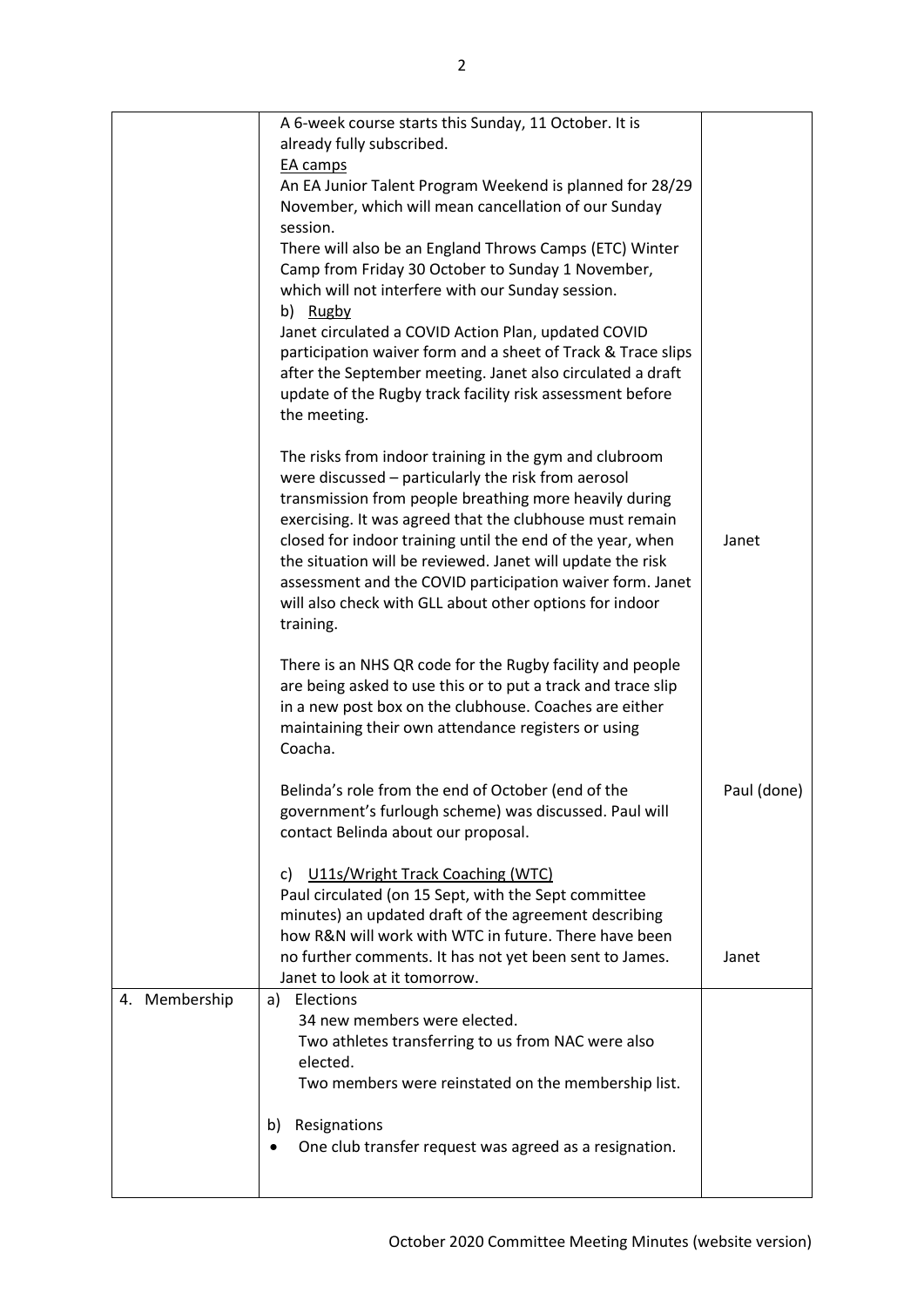|               | 84 inactive members have been removed from the EA            |        |
|---------------|--------------------------------------------------------------|--------|
|               | Portal by Janet and Kay (includes some resignations, no      |        |
|               | transfer requests).                                          |        |
|               |                                                              |        |
|               | Other membership items<br>C)                                 |        |
|               | Dave will generate a list of current members showing         | Dave   |
|               | who has paid so that those who have not paid can be          |        |
|               | chased.                                                      |        |
| 5.<br>Finance | Paul had circulated the usual finance reports.<br>٠          |        |
|               | A reasonable amount of subs income has been received         |        |
|               | and there is a net balance of income v expenditure of        |        |
|               | about £30K. The finances are in a reasonably good state      |        |
|               | considering the circumstances this year, although it was     |        |
|               | noted that, with most people paying subs annually, the       |        |
|               | income received in the last few months will need to          |        |
|               | cover expenses for several months to come.                   |        |
|               | It was agreed to make two donations in memory of John        |        |
|               | Love. Another memorial is also being pursued.                |        |
| 6. Facilities | Northampton                                                  |        |
|               | There is a discussion with the College about ownership       |        |
|               | of equipment, e.g. high jump, long jump covers. Paul         | Paul   |
|               | will provide information about this. Adrian has              |        |
|               | suggested a User's Forum to discuss future                   |        |
|               | maintenance of the facility.                                 |        |
|               | <b>Rugby</b>                                                 |        |
|               | The '106' funding for the track repair is about £270K,       |        |
|               | although RBC are looking for more funding.                   |        |
|               | The survey has been completed and it is proposed to          |        |
|               | replace the entire track, including the tarmac base          |        |
|               | layer.                                                       |        |
|               | The start date is still uncertain. It is understood that RBC |        |
|               | still hope to start at the end of February 2021.             |        |
|               | Still awaiting a reply from RBC to our proposal for the      |        |
|               | modification of the clubhouse lease to RBC.                  |        |
| 7. Coaching & | Forthcoming events                                           |        |
| Competition   | The opens planned at the Rugby track in September<br>٠       |        |
|               | were cancelled as instructed by the council due to the       |        |
|               | worsening COVID situation.                                   |        |
|               | Santa Run - cancelled for 2020.<br>٠                         |        |
|               | A club race night was held at Moulton on 6 October.          |        |
|               | In the absence of the usual winter competitions, it was<br>٠ |        |
|               | proposed to hold our own CC event. Adrian will discuss       | Adrian |
|               | with Kate.                                                   | Kate   |
|               | <b>Coach Development &amp; Training</b>                      |        |
|               | The previously advertised courses have disappeared           |        |
|               | from the EA website. To be queried with Amy Frith next       |        |
|               | week.                                                        |        |
|               | <b>Officials Courses</b>                                     |        |
|               | Various on-line courses are available.                       |        |
|               | Recent competition results                                   |        |
|               | 4-5 Sept, Muller British Championships                       |        |